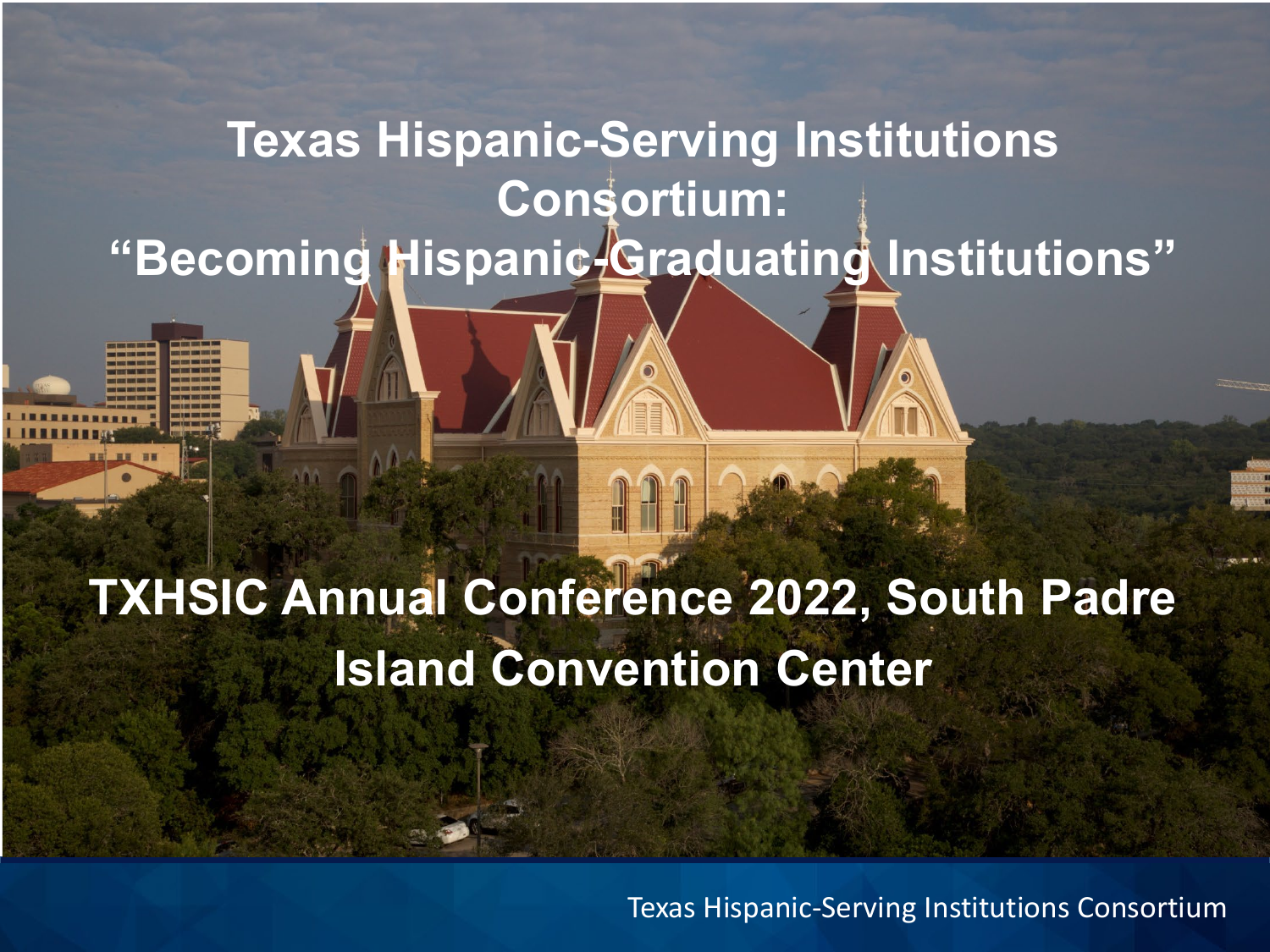

#### **We are Hispanic-Serving Institutions……….**

**There is strength in numbers…….**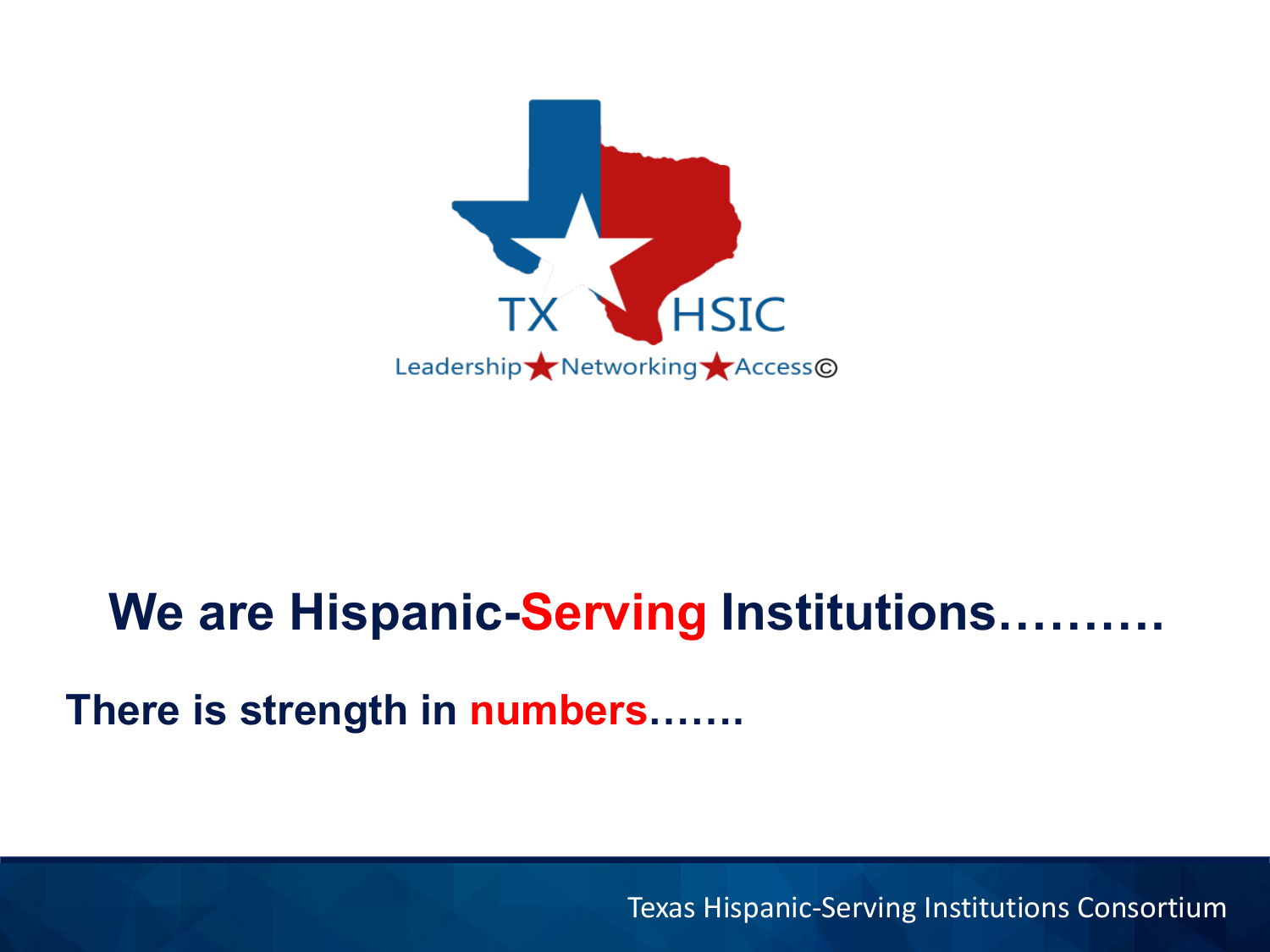#### **Some quick reminders about Texas HSI Consortium**

- Began approximately 2005 with several founding institutions
- We have volunteer officers/director & the Consortium is alive & well & growing in 2022
- \*Texas is the only state to have organized all of its HSIs into one unified organization
- \*We are in some ways the "Texas delegation" of HACU and we thank HACU for all that it does for HSIs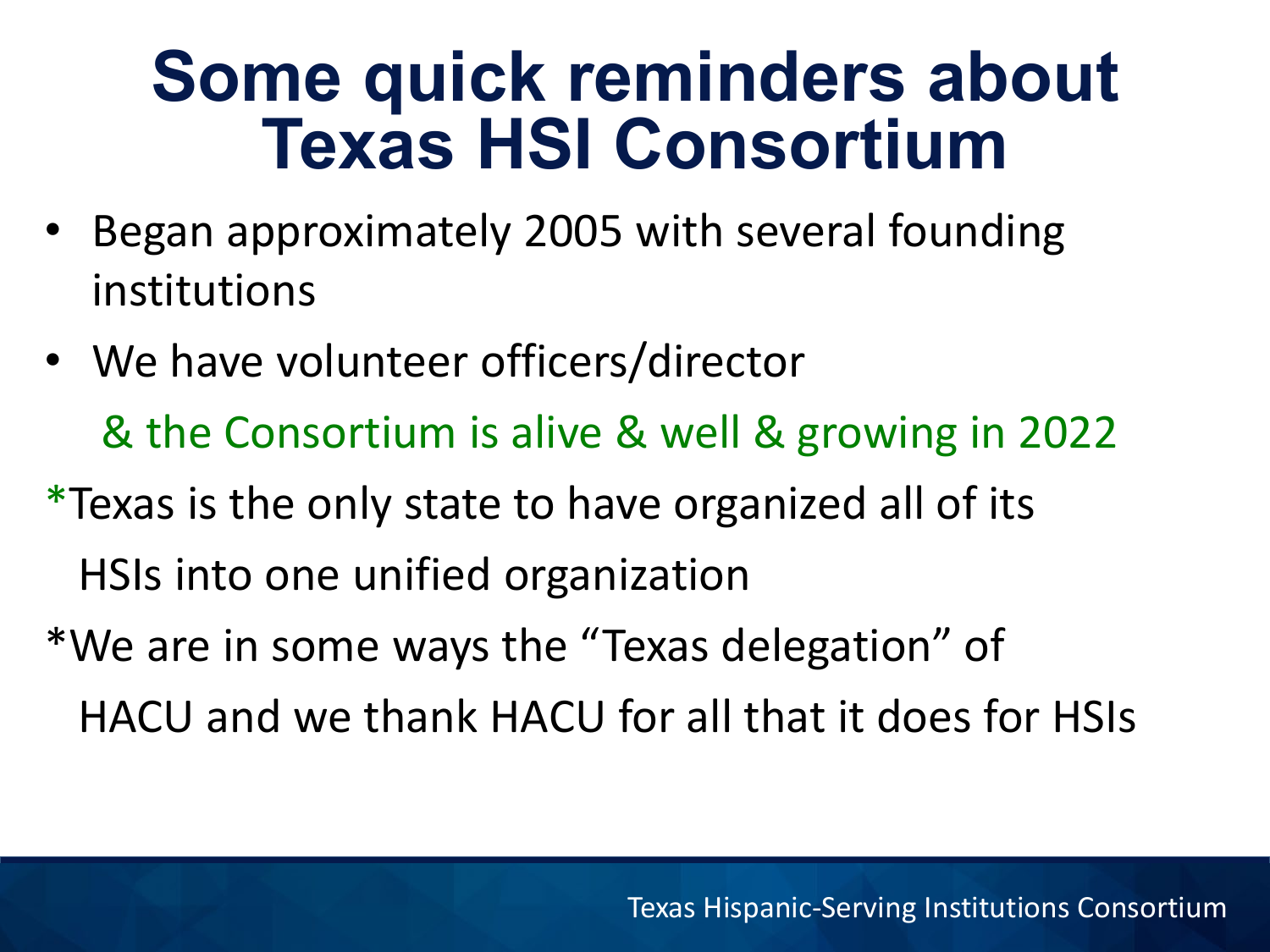# **Benefits to Membership in the TXHSI Consortium**

- Networking
- Opportunity to form Partnerships to address program goals and seek grant funding \$\$\$
- Student Scholarships
- Annual Conference
- Did we mention Student Scholarships \$\$\$
- Building meaningful connections around a common interest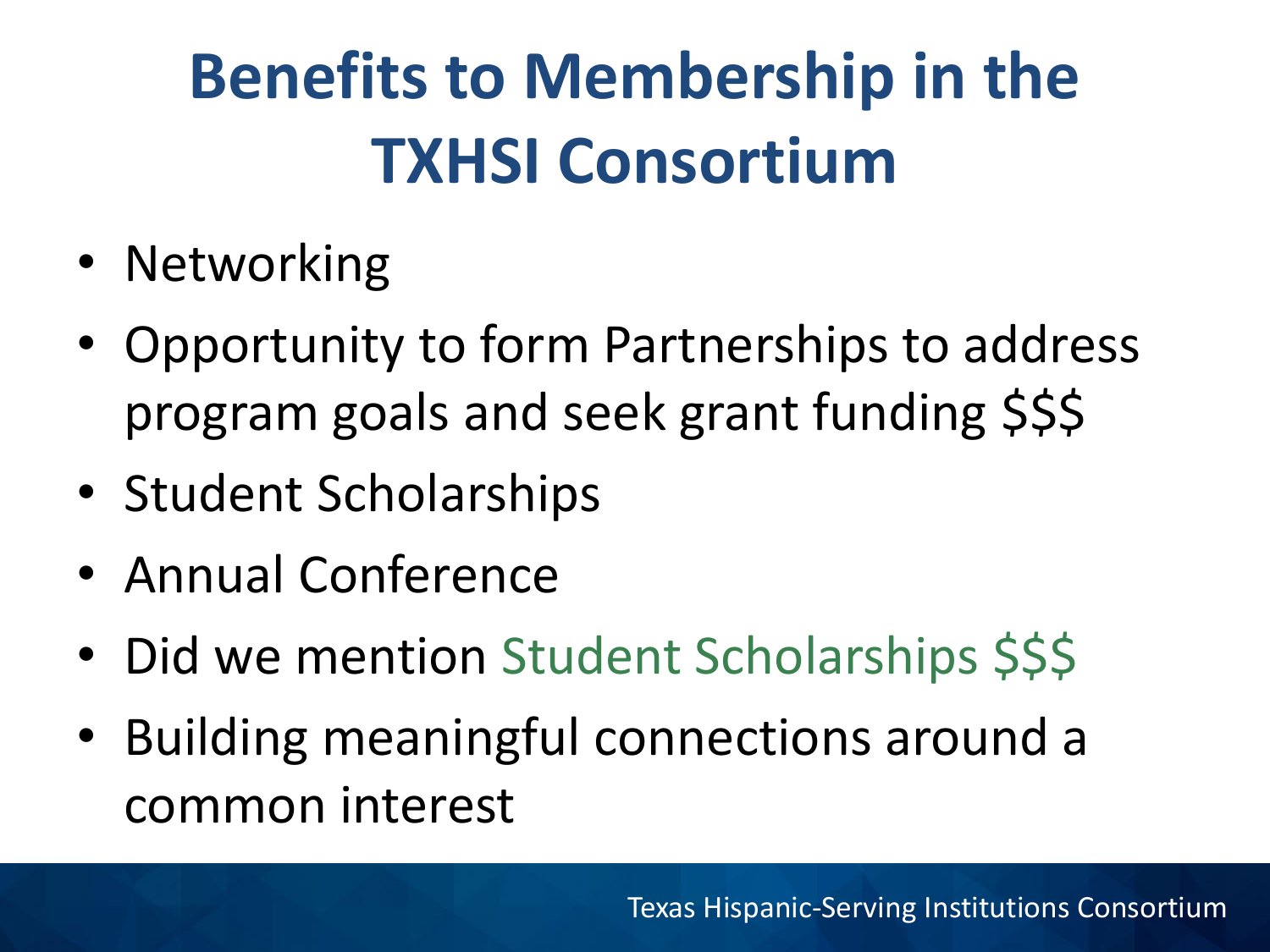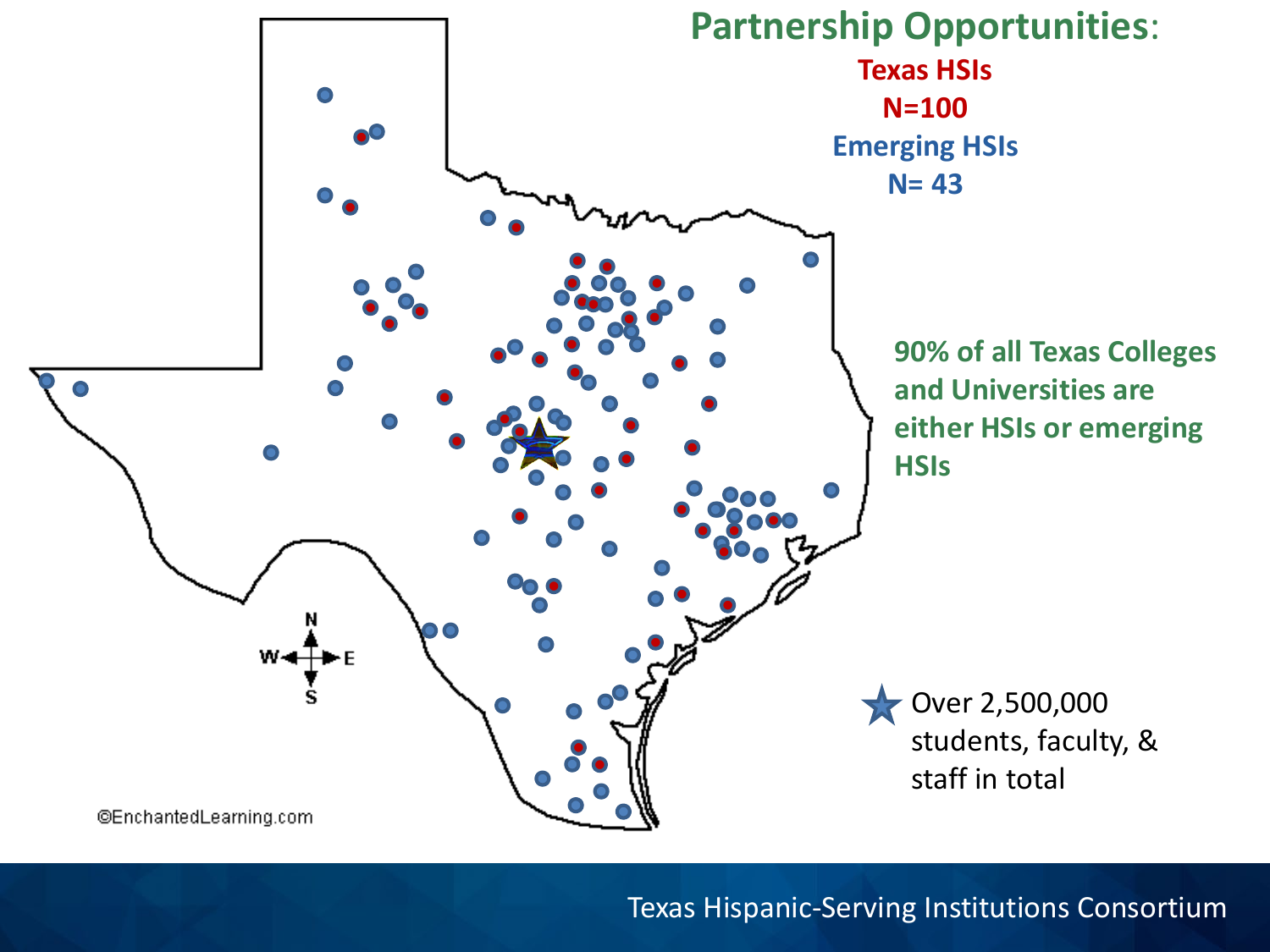#### **HSIs in 20221 total 523 colleges & universities in 28 states and Puerto Rico**

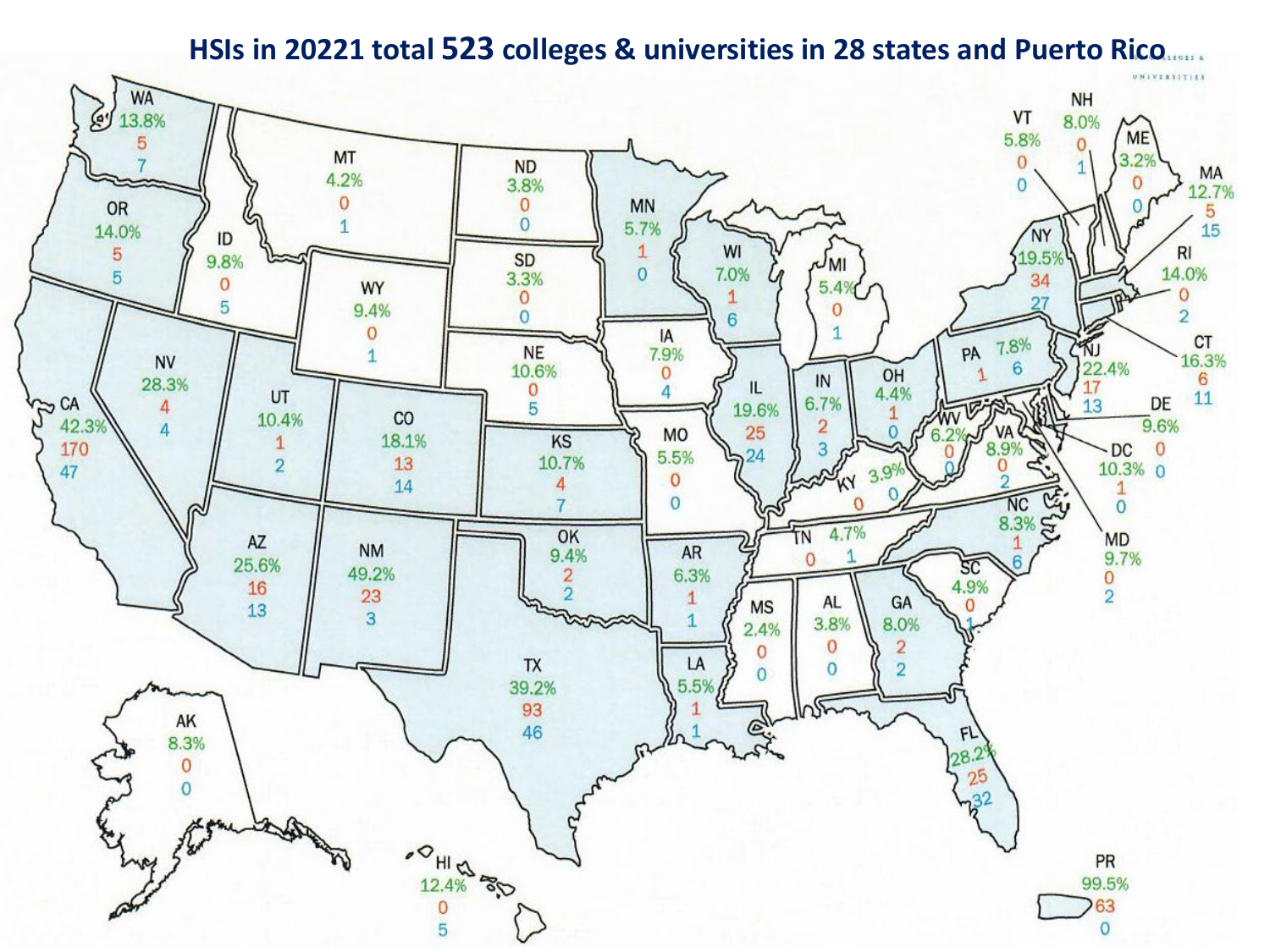## **Important Policy & Funding Successes for Texas HSIs**

- Maintaining Title V funding levels at U.S. Dept. of Education through 2022
- Maintaining USDA HSI funding at current level through 2022
- Developing HSACU designation in statute
- Establishing an HSI competition at NSF, with at least \$30 million annually through 2022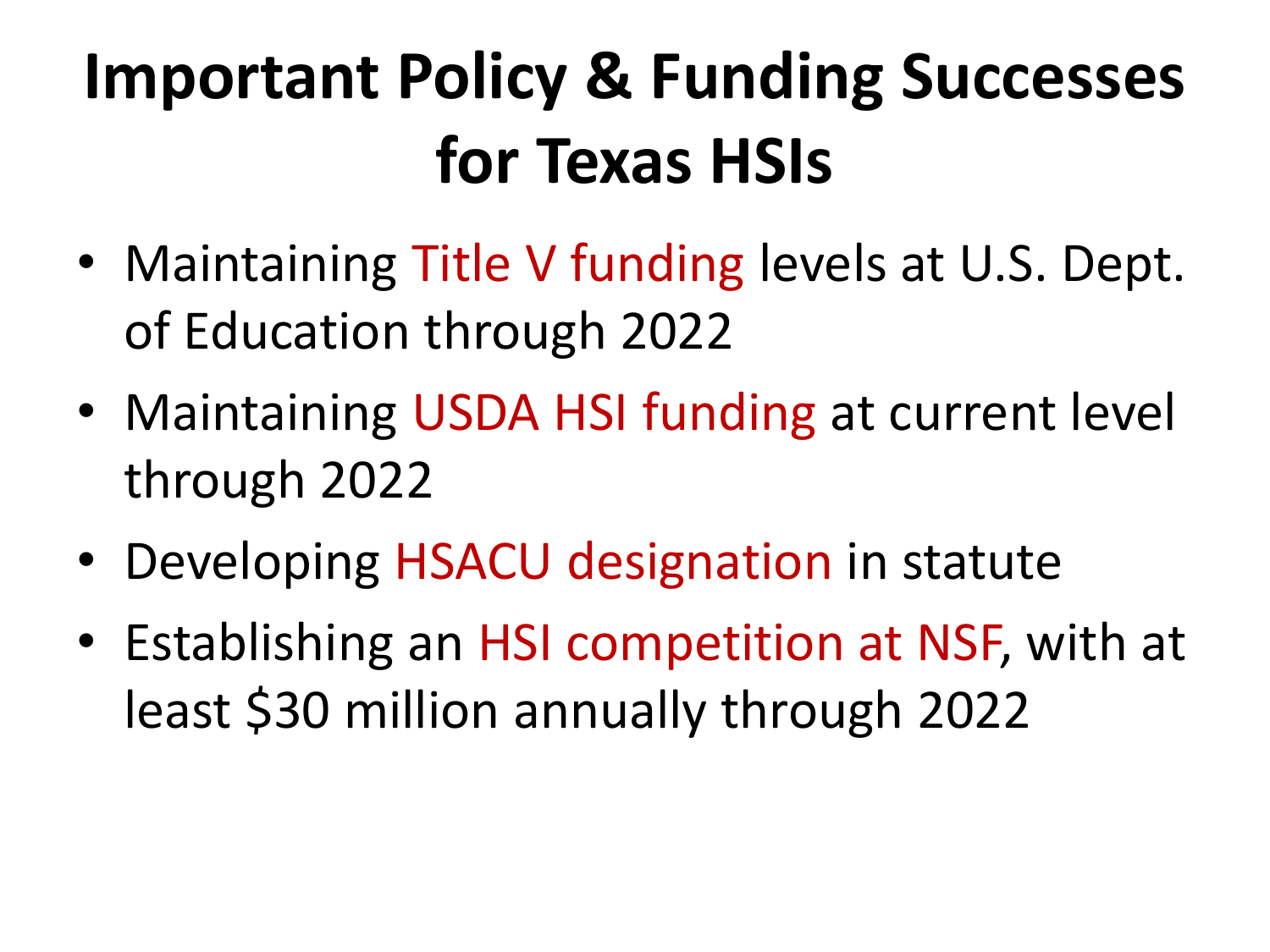### Important Policy Challenges for Texas **HSIs**

- To move from Hispanic-Serving to Hispanic-Graduating institutions, we must close the equity gaps in our students' success.
- That means first being transparent about the equity gaps that exist in retention rates, graduation rates, and workforce placement rates between our Hispanic students (and all URMs, and low-income students) and other students.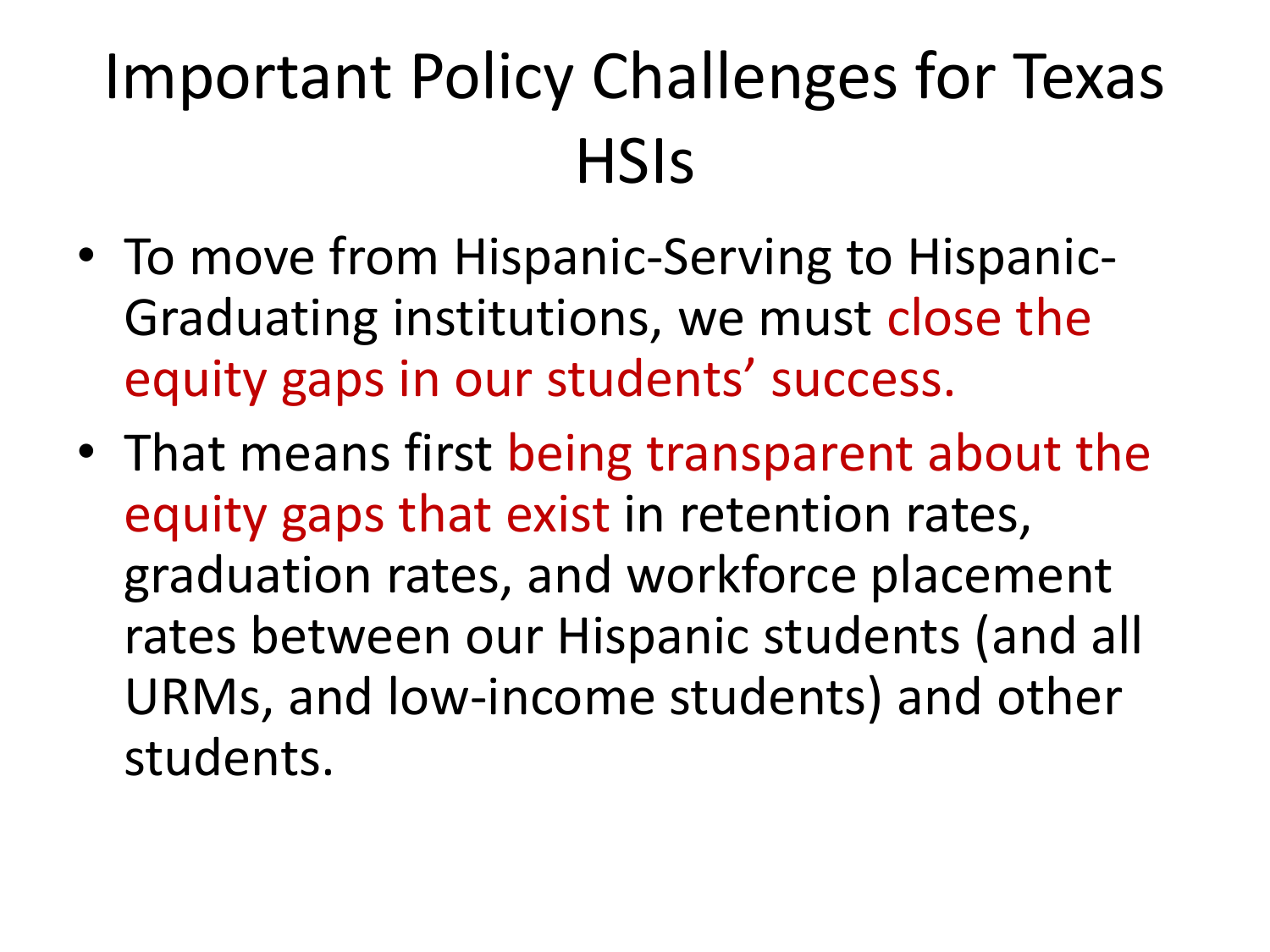# **Data collection is crucial**

- If you don't have good data about equity gaps at your institution, you **need to obtain it**….
- Collection **good data takes time**, money, staff, effort, etc.
- But good data about equity gaps and **the need to close those gaps can help obtain grants** for your institution
- Unless you have good data, you are just another person with an opinion…..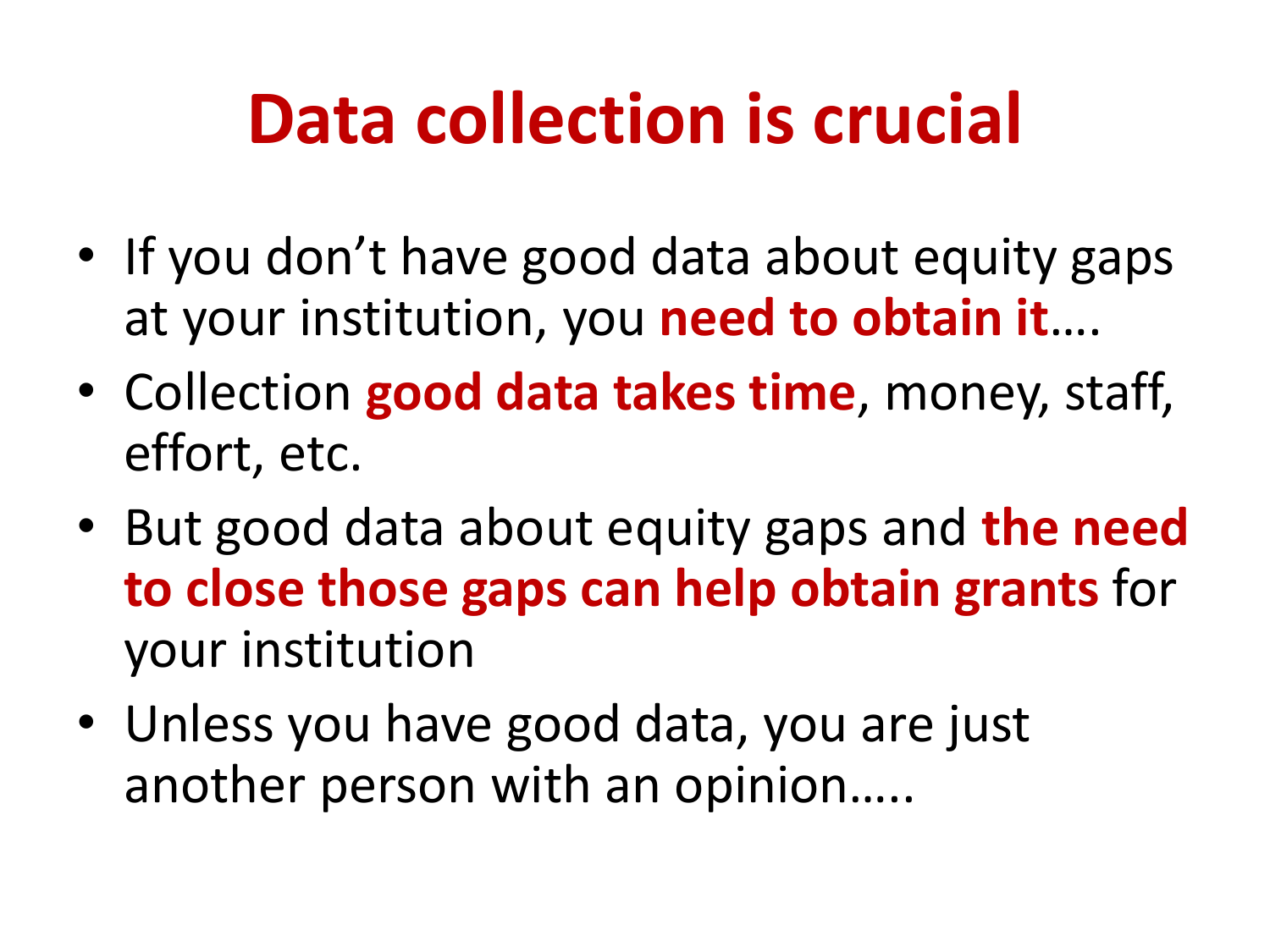## Important Resources for TxHSIs

- Scholarships and Internships for our students; see [www.hacu.net](http://www.hacu.net)
- Funding possibilities for our faculty, staff, students, and institutions at [www.thecb.state.tx.us](http://www.thecb.state.tx.us/) and [www.collegeforalltexans.com](http://www.collegeforalltexans.com/)
- Data and statistics at [www.tacc.org,](http://www.tacc.org) [www.icut.org,](http://www.icut.org) [www.postsecondary.org](http://www.postsecondary.org), and [www.excelencia.org](http://www.excelencia.org/)
- TxHSI Website at [www.txhsic.wordpress.com](http://www.txhsic.wordpress.com/)